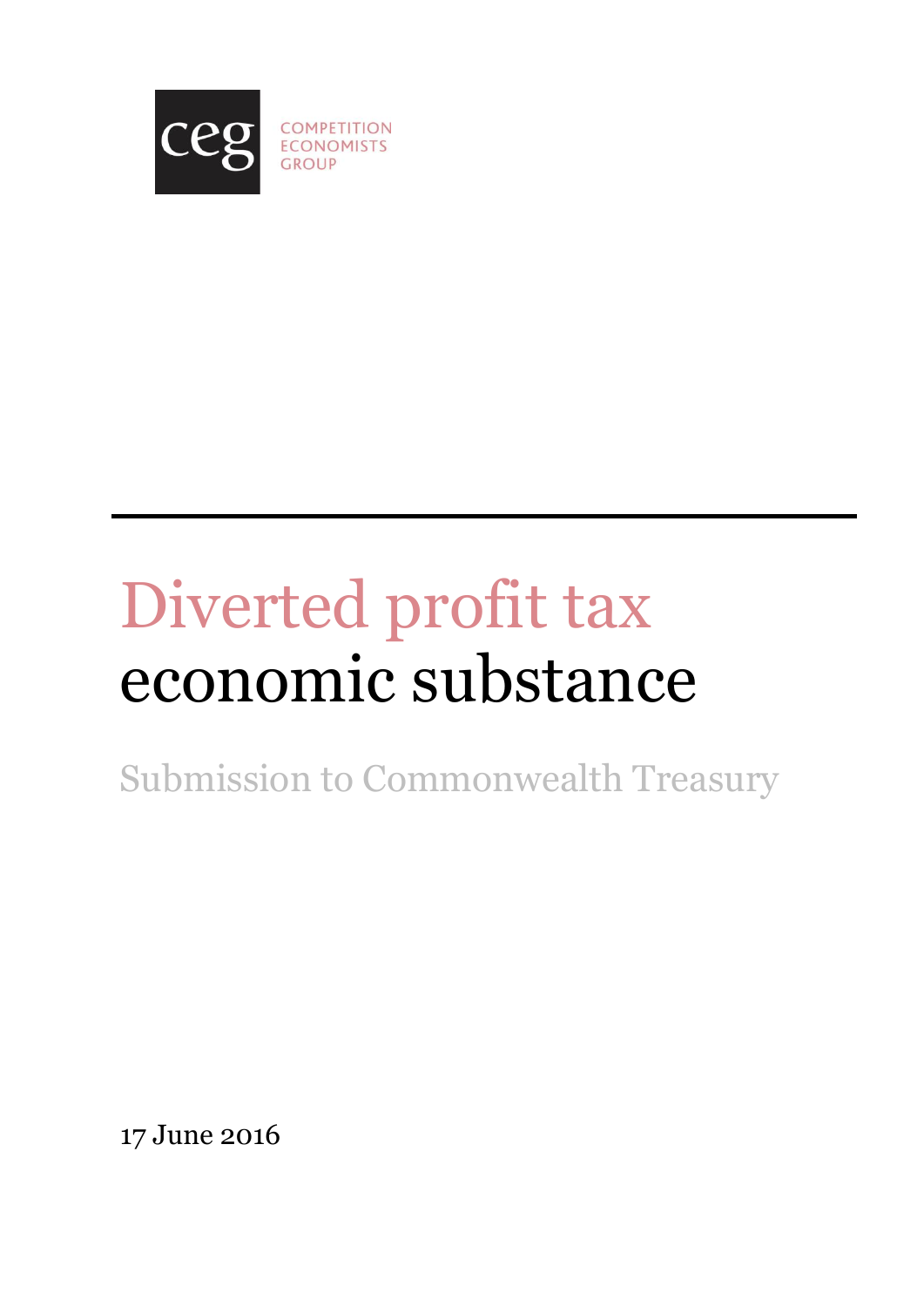

# Table of Contents

| $\mathbf 1$                                                | <b>Introduction</b>                                                                          |    |  |  |  |
|------------------------------------------------------------|----------------------------------------------------------------------------------------------|----|--|--|--|
| $\bf{2}$                                                   | Australia's economic substance test                                                          |    |  |  |  |
|                                                            | 2.1 Potential ambiguity in the economic substance test                                       | 4  |  |  |  |
|                                                            | 1.1 Why MNCs do the things they do: opening the black box of internal<br>transactions        | 5  |  |  |  |
| $\mathbf{2}$                                               | Examples applying the economic substance test                                                | 6  |  |  |  |
|                                                            | 2.1 Experience in managing asset, specialisation and economies of scale                      | 6  |  |  |  |
|                                                            | 2.2 Increasing asset value                                                                   | 8  |  |  |  |
|                                                            | 2.3 Improved access to capital                                                               | 9  |  |  |  |
| 3                                                          | Looking abroad: how the UK and US have dealt with issues<br>surrounding "economic substance" |    |  |  |  |
|                                                            | 2.4 The UK DPT: some limited guidance                                                        | 10 |  |  |  |
|                                                            | 2.5 United States: lessons on the interpretation of "economic substance"                     | 11 |  |  |  |
| 4                                                          | <b>About CEG</b>                                                                             | 13 |  |  |  |
| Appendix A Countries that appear to fail tax mismatch test |                                                                                              |    |  |  |  |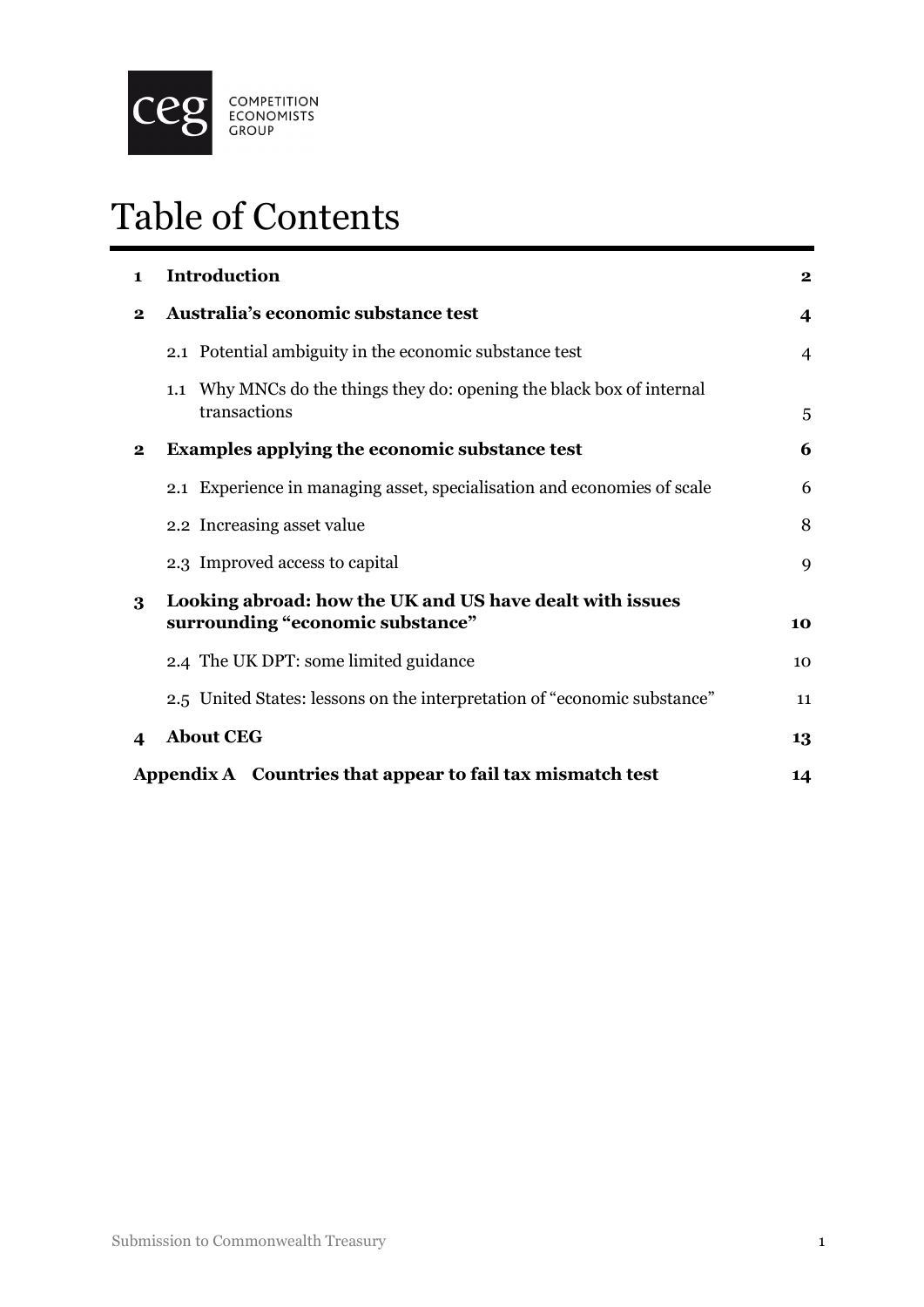

### <span id="page-2-0"></span>1 Introduction

- 1. The Commonwealth Treasury are consulting on the implementation of a Diverted Profit Tax (or DPT). The DPT will target related party transactions (or related entities involved in those transactions) that are designed to secure a tax reduction. It is specifically aimed at large multinational corporations with global revenues over \$1 billion and a turnover of greater than \$25 million in Australia.
- 2. The DPT will target transactions with entities located in jurisdictions with corporate tax rates that are less than 24% (i.e., 80% of Australia's current 30% tax rate). Given Australia's high corporate tax rate relative to some of its major trading jurisdictions, a large number of transactions will be targeted - including transactions with entities in Singapore (17%) and the UK (20%). 1 Figure 1 below shows corporate tax rates for OECD countries, including those that fall below the 80% tax mismatch with Australia.



**Figure 1: OECD countries with a tax mismatch with Australia**

3. It is notable that the United Kingdom, which has also implemented a DPT, has a much lower corporate tax rate than Australia (at 20%) and therefore targets significantly fewer jurisdictions. For example, the only OECD country captured by the UK DPT is Ireland.

 $\overline{1}$ 

<sup>1</sup> A list of countries that appear to be targeted is provided in [Table 1](#page-14-1) in the Appendix.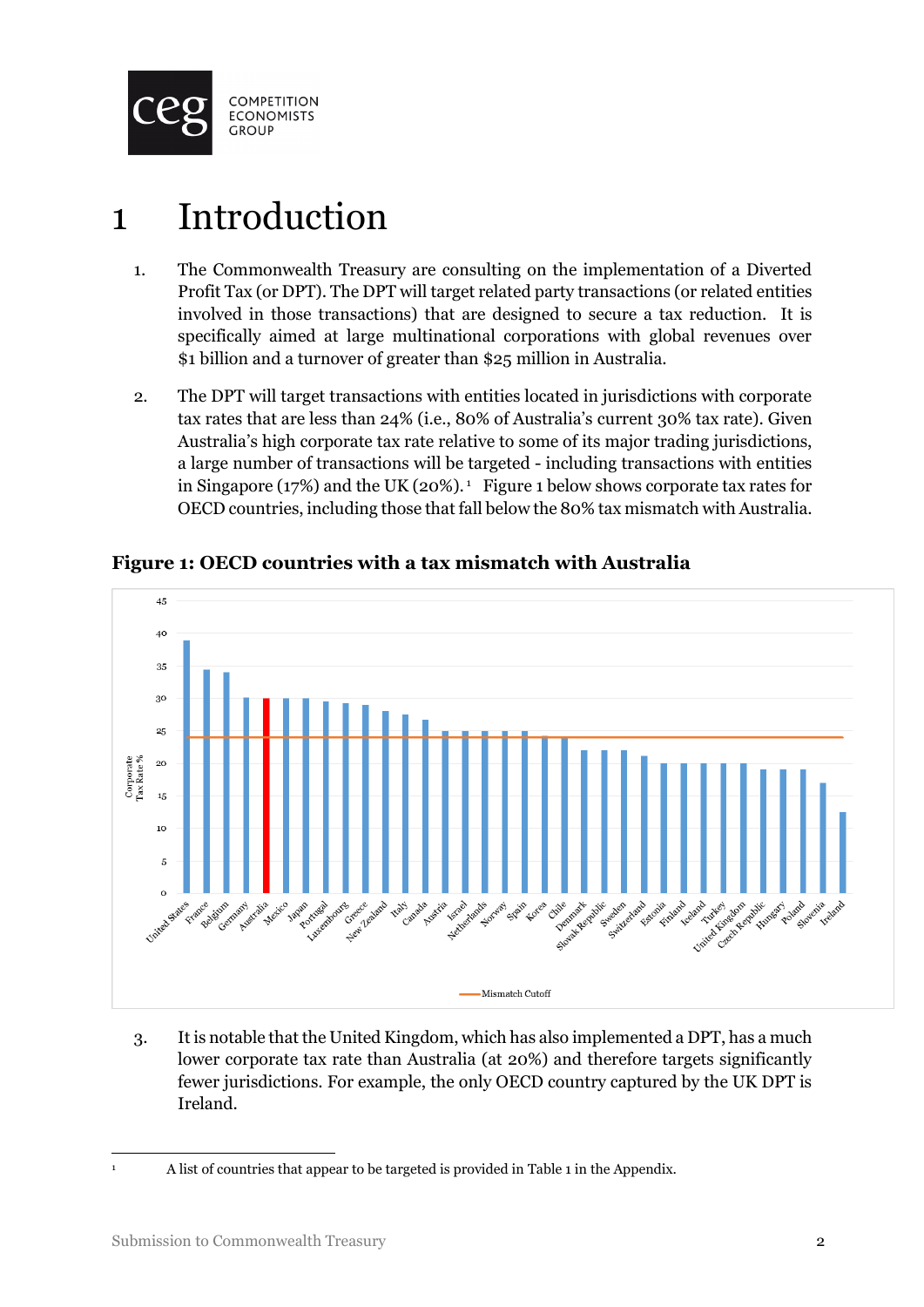

- 4. The DPT operates as a penalty tax on non-arm's length transactions with related entities located in these jurisdictions. If transactions with those jurisdictions are found to fall foul of the general transfer pricing provisions, the Australian Taxation Office (ATO) may have the discretion to impose an additional DPT assessment. In practice this means that corporations face greater risks in transacting with related entities in those jurisdictions.
- 5. In order to avoid a DPT assessment, corporations will need to demonstrate that transactions with entities in these jurisdictions have 'economic substance'. The Treasury's consultation paper proposes a test to determine whether transactions have insufficient economic substance. This test deems a transaction or entity's involvement in the transaction as sufficient if:

*the non-tax financial benefits of the arrangement exceed the financial benefit of the tax reduction<sup>2</sup>*

- 6. In our view, the application of this test will require the ATO to step into the shoes of the corporation and understand the incentives and motives for entering into transactions and arrangements. For corporations, this imposes a responsibility to review transactions *ex ante*, to determine whether they might satisfy this test as well as the robustness of their evidence supporting the economic effect of the transaction.
- 7. Testing the 'economic substance' of a transaction will likely require an economic valuation of transactions, assets and risks that goes beyond ordinary accounting principles. The non-tax financial benefit of transactions may accrue in a range of ways, for example, they might accrue in the form of lower costs due to economies of scale from centralising functions across jurisdictions or from improving coordination of activities including the use of intellectual property within the group.
- 8. Assessing the financial benefit of the tax reduction will also likely require economic analysis, particularly for Australian owned multinational corporations where the financial benefit of reduced corporate tax will depend on shareholder's personal tax rates (as a result of Australia's imputation credit arrangements).
- 9. This submission will seek to discuss some of the issues raised by the 'economic substance' test and evaluate a few examples of transactions that might be affected by the DPT. We will also consider similar legislation introduced in the UK and the US that may be potentially relevant when understanding the application of Australia's DPT.

**<sup>.</sup>** <sup>2</sup> This can be contrasted with the general anti-avoidance rule for income tax in Part IVA of the Income Tax Assessment Act (ITAA) 1936which relies on a "sole or dominant purpose" test to assess arrangements entered into by persons that are for the purpose of obtaining a tax advantage. In contrast, the DPT specifically seeks a comparison of tax benefits versus non-tax benefits, and only applies to corporations with global revenues over \$1 billion and Australian turnover greater than \$25 million.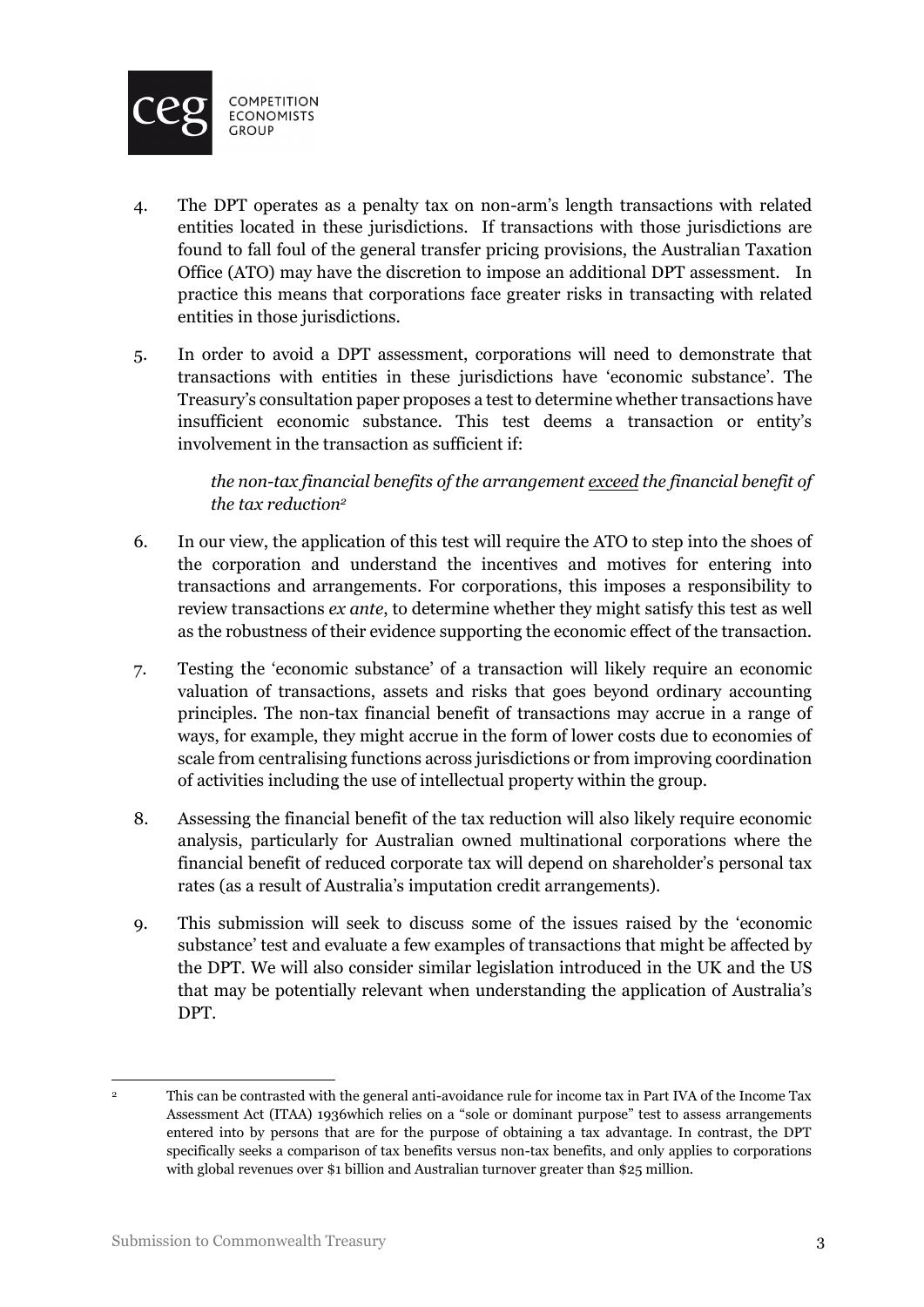

### <span id="page-4-0"></span>2 Australia's economic substance test

10. The insufficient economic substance test appears to introduce a number of concepts that are open to interpretation. As a result, there may be some risks for legal practitioners and corporations when structuring their transactions in a way that complies with requirements of the legislation. This section will seek to discuss some of those terms and potential implications.

#### <span id="page-4-1"></span>**2.1 Potential ambiguity in the economic substance test**

- 11. The first limb of the economic substance test introduces the notion of "non-tax financial benefits". A non-tax financial benefit may simply be considered an accounting profit, given the tax is titled "Diverted Profits Tax". However, firm decisions are often motivated by financial gains that may not be readily identifiable as accounting profit in the upcoming financial year. For example, the financial benefit to firms from entering into transactions may be uncertain (i.e., contingent on particular outcomes) and may not be expected to be realised for some period of time.
- 12. Therefore, in order to properly assess the non-tax financial benefit from a transaction it may be necessary to consider the *ex-ante* expectations of the firm entering into such arrangements. That is, to assess what non-tax financial benefit the firm might have reasonably expected at the time it entered into the transactions, rather than what financial benefit was ultimately realised (assuming that can be identified). This requires valuing financial benefits that will not readily appear in financial statements. One method that has been used to evaluate the economic substance of tax-motivated transactions is a discounted cash flow analysis. <sup>3</sup> This analysis compares the incremental, risk adjusted benefits of the activities with the incremental risk-adjusted costs, ignoring taxes.
- 13. Another element is to consider the timing of the financial benefits. Do they need to be expected to be realised in the coming financial year, or can they be expected to materialise over a longer time horizon? And if so, are the tax benefits cumulatively valued over the time horizon? If we are looking at one accounting period, there would be questions as to whether the rationale behind firm decisions is accurately represented by the balance sheet for one accounting period. Arguably, if a firm enters into a transaction based on the expected non-tax financial benefits, this would require the ATO to make a judgement on the probability of those financial benefits materialising in the future and whether that probability sufficiently concurs with the

<sup>1</sup> <sup>3</sup> Borek, T., Fratarelli, A. & Hart, O., *Tax Shelters or Efficient Tax Planning? A Theory of the Firm: Perspective on the Economic Substance Doctrine,* April 2013, PRT Paper, available at < http://www.law.nyu.edu/sites/default/files/upload\_documents/2014-03- 04%20Hart\_Tax%20Shelters%20or%20Efficient%20Tax%20Planning.pdf>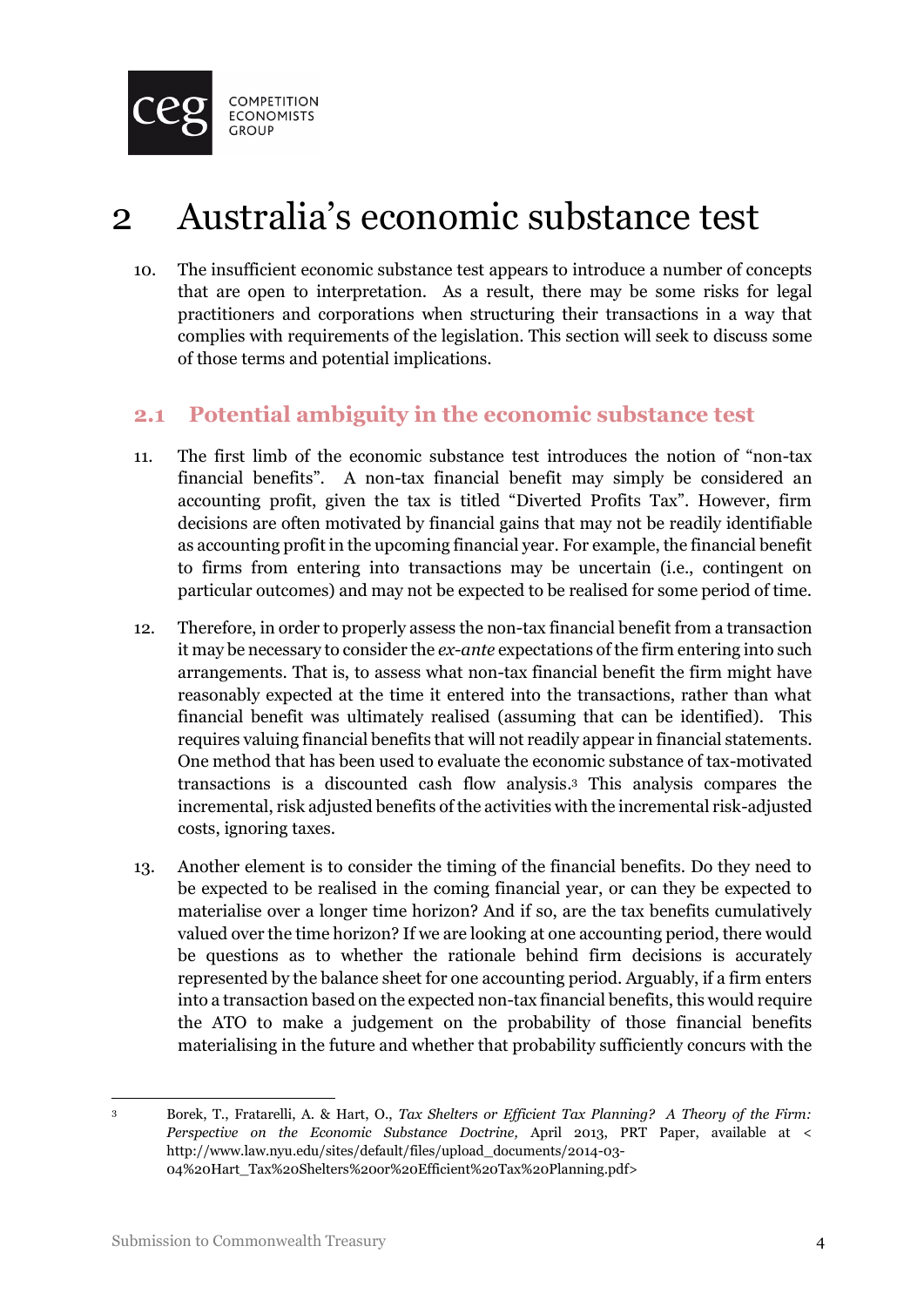

firm's assessment of risk and uncertainty. <sup>4</sup> As noted by Borek et al (2013), such analysis will be dependent on the robustness of forecasts.

14. Whilst discounted cash flow analysis may be helpful in identifying non-tax financial benefits in some circumstances, in many cases assessing the financial benefits from entering into transactions requires an analysis and quantification of the economic benefits from centralising functions with the multinational firm. Economic theory has examined extensively the gains from centralising activity within a firm – Coase's (1937) seminal paper<sup>5</sup> discusses the role of reduced transaction costs in the formation of firms. A more recent survey by Hart discusses the range of economic motives for firms to centralise its functions, including to resolve principal agent issues, reduce transaction costs and address the problem of incomplete contracts. <sup>6</sup> For the purposes of the DPT, these economic motives need to be quantified and assessed by reference to the associated tax reduction.

#### <span id="page-5-0"></span>**1.1 Why MNCs do the things they do: opening the black box of internal transactions**

- 15. Given that the goal of the insufficient economic substance test is to determine whether it is reasonable to conclude that the arrangement was designed to secure a tax reduction, it is important to understand why firms enter into certain transactions.
- 16. Adopting the view that multinational corporations (MNCs) exclusively transact to avoid tax ignores the economic and international business literature and empirical evidence<sup>7</sup> that suggest non-tax motivations for MNC transactions.
- 17. Firms, particularly MNCs, face a complex set of choices when deciding to where to invest or locate its functions. Although tax is one consideration it is certainly not the only consideration, with other factors such as risks, wage rates and political stability all playing a part in firm decision-making. One way of rationalising MNC internal transactions is that firms establish foreign operations in order to capitalise on their ownership of certain assets which can be transferred across different parts of the firm

 $\overline{\phantom{a}}$ <sup>4</sup> Discounting the expected future benefits at an appropriate rate is also required to take into account the time value of money. This is one of the key principles of corporate finance.

<sup>5</sup> Ronald Coase, *The Nature of the Firm, Economica*, New Series, Vol. 4, No. 16 (Nov, 1937), pp. 386-405

<sup>6</sup> Oliver Hart, An Economist's Theory on the Perspective of the Firm, *Columbia Law Review*, vol. 89, no.7, Contractual Freedom in Corporate Law (Nov., 1989), pp. 1757-1774

<sup>7</sup> Borek, T., Fratarelli, A. & Hart, O., *Tax Shelters or Efficient Tax Planning? A Theory of the Firm: Perspective on the Economic Substance Doctrine,* April 2013, PRT Paper, available at < http://www.law.nyu.edu/sites/default/files/upload\_documents/2014-03- 04%20Hart\_Tax%20Shelters%20or%20Efficient%20Tax%20Planning.pdf>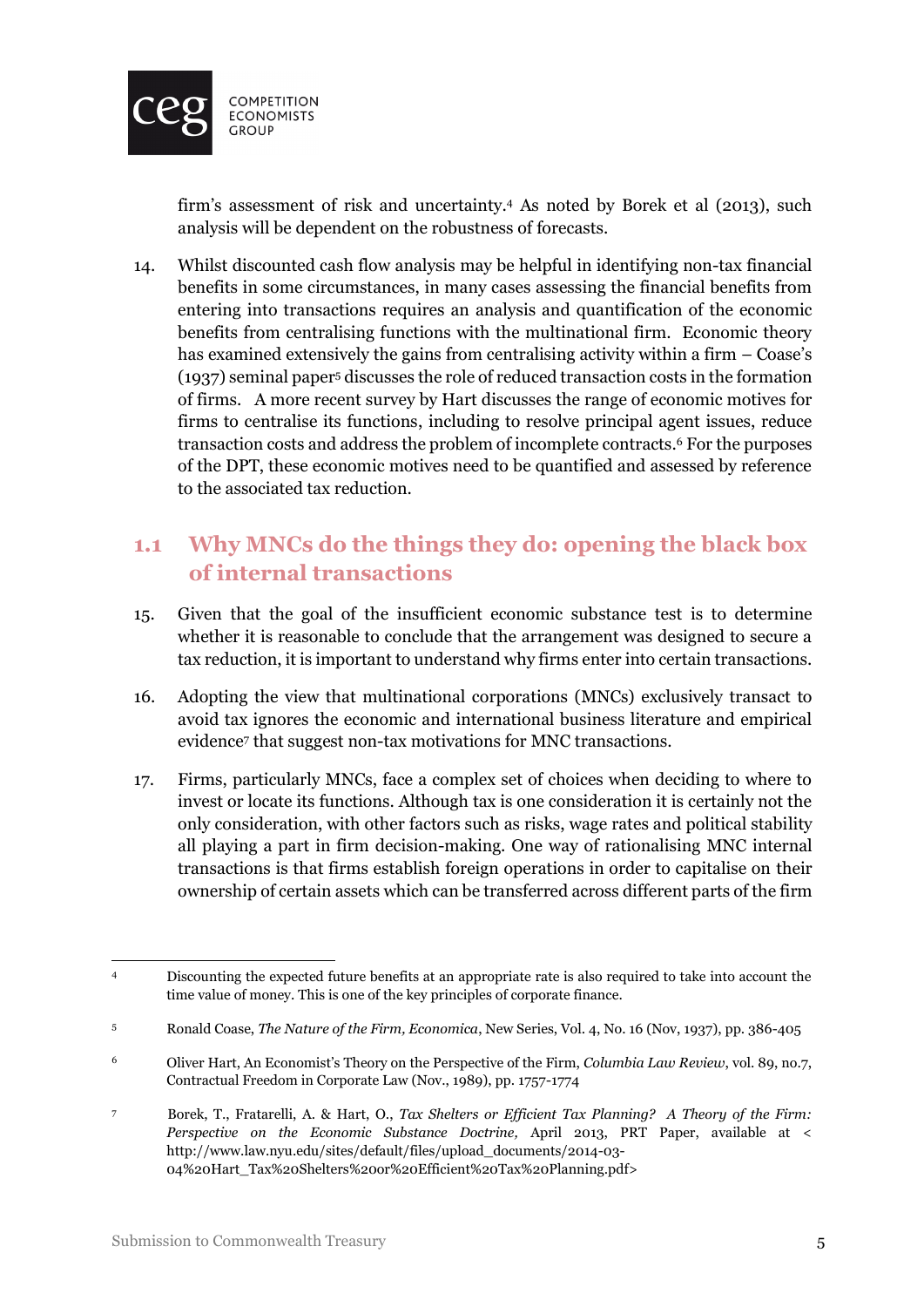

at a relatively low cost. <sup>8</sup> Examples of the kinds of assets that firms may seek to capitalise on include technologies, patents, brands, know-how, managerial capabilities and organisational routines. <sup>9</sup> These advantages have economic value, through the way they lower costs, increase efficiency and productivity, and expand market power. Ultimately, the size and scope of the firm can increase due to the ability to utilise these assets in different jurisdictions. This is the essence of globalisation.

18. Implementing different ownership structures over these assets across the firm is one motivation for corporate restructuring and entry into intra-firm transactions. Firms when making these decisions consider a number of trade-offs arising from different ownership structures, weighing up factors such as incentives for value creation, distribution of risk, bargaining problems and administrative complexity. For example, although shared ownership of an asset may incentivise both co-owners to contribute to the value creation process together, there is risk of duplication of effort as well as bargaining problems arising from conflict over how the asset should be managed. In contrast, centralised ownership of an asset allows for lower administrative complexity and greater efficiency, while imposing all the risk of the asset on the sole asset owner.

### <span id="page-6-0"></span>2 Examples applying the economic substance test

The examples below identify a number of scenarios where transactions or involvement of entities generate non-tax financial benefits. These examples relate to non-tax financial benefits including: experience and specialisation in managing assets; economies of scale in combining functions and activities; increasing asset value through improved coordination of assets; and improved access to capital markets.

#### <span id="page-6-1"></span>**2.1 Experience in managing asset, specialisation and economies of scale**

19. In this section we consider the example of an Australian firm (e.g., a major retailer) seeking to centralise the management of its real estate holdings. The firm enters into

 $\overline{8}$ <sup>8</sup> Hymer S.H. (1976), *The International Operation of National Firms: A Study of Direct Foreign Investment*, MIT Press, Cambridge, MA, United States

<sup>9</sup> Birkinshaw, J., Nobel,R., and Riddensdale,J. (2002), *Knowledge as a contingency variable: do the characteristics of knowledge predict organisation structure?*, Organisation Science 2002 May/Jun Vol 13:3 p274-289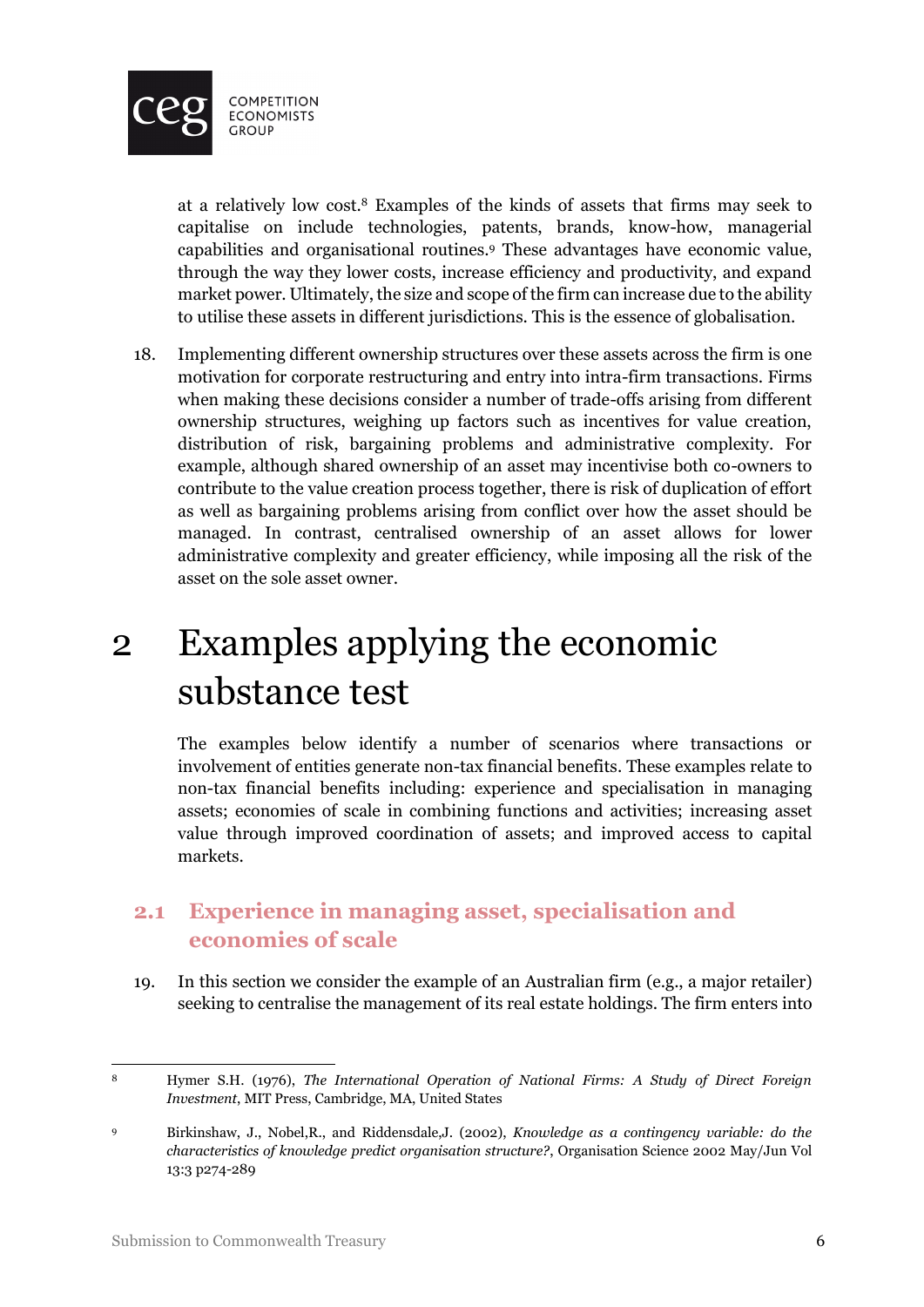

a sale and lease back arrangement with a related property management firm located in Singapore.

- 20. In this example, we imagine a case in which the ATO finds that the \$10 million lease payments from the Australian firm were above arm's length terms. The transaction is potentially subject to the DPT (due to the corporate tax differential between Australia and Singapore). In order to avoid a DPT assessment, the firm would need to demonstrate that the arrangement had economic substance, that is, that the nontax financial benefit of the transaction exceeded the financial benefit of the tax reduction.
- 21. The financial benefit of the tax reduction may simply be calculated using the corporate tax rate of 30% in Australia and 17% in Singapore. Base on a \$10 million lease payment this will yield a corporate tax reduction of \$1.3 million (\$10 *million*  $\times$  $30\% - $10$  million  $\times 17\% = $1.3$  million). However, this simple calculation of the tax reduction may not quantify the financial benefit of the tax reduction due to the operation of the imputation system in Australia. For example, if we were to assume that the firm was 100% owned by Australian shareholders with marginal tax rates above the 30% threshold, the financial benefit of reducing the tax paid at the corporate level would arguably be zero. This is because any reduction in corporate tax will be fully offset by higher personal tax paid by Australian resident shareholders (resulting in no financial benefit from the tax reduction). Assuming a mix of foreign and Australian resident shareholders with different marginal tax rates would mean the financial benefit was reduced, but not to zero.<sup>10</sup>
- 22. The financial benefits from the tax reduction will then need to be compared with the non-tax financial benefits.
- 23. There may be strong economic justifications for centralising the real estate property through a separate property management firm. These would include the ability to specialise and gain know how in property management as well as potential cost savings that can be realised due to the economies of scale enjoyed by the Singaporean firm (particularly if the Singaporean firm managed all property assets globally). It avoids the costs involved for local Australian management in managing its real estate assets, though it may create diseconomies if the property management functions are not well coordinated.
- 24. The financial benefit derived from management experience and specialisation may be measured in a number of ways, including by reference to the capital costs involved in training and setting up the necessary facility to achieve the efficiency of the specialised firm. Another approach may be to value the margins earned by property management firms over time.

**<sup>.</sup>** <sup>10</sup> There are a number of economic approaches to quantifying the utilisation of imputation credits including through the use of dividend drop off studies and tax statistics.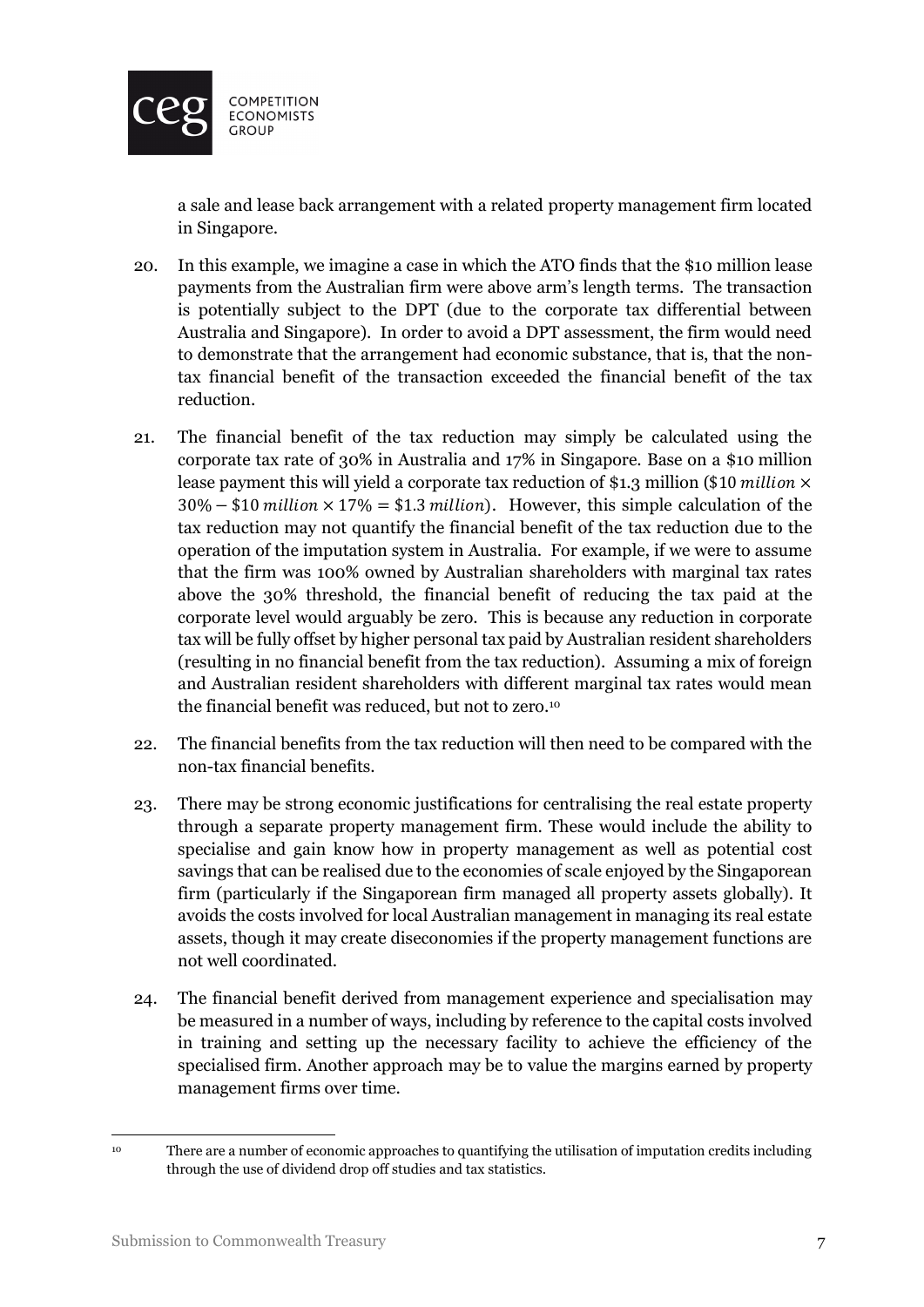

#### <span id="page-8-0"></span>**2.2 Increasing asset value**

- 25. In this section we consider the example of an Australian subsidiary transferring intellectual property to a related party in the United Kingdom. In this example, the royalty rates are revised upwards from \$10 million to \$20 million following the transfer of the intellectual property. 11
- 26. Since the corporate tax rate in UK is 20%, which is less than 80% of the Australian corporate tax rate which is 30%, the royalty earned by the UK firm may be subject to DPT. We imagine a scenario in which the ATO finds that the arm's length royalty amount was \$10 million.
- 27. Assuming 100% foreign ownership, in this scenario the tax benefit from the transaction might be calculated either based on the \$20 million royalty actually paid (yielding a tax benefit of \$2 million per year (or \$20 million  $\times$  30% – \$20 million  $\times$  $20\% = $2 \text{ million}$ , or based on determined arm's length royalty of \$10 million (yielding a tax benefit of \$1 million per year). Arguably, if the purpose of demonstrating economic substance is to test the commerciality of decisions to transact with entities in low tax jurisdictions, the financial benefit of the tax reduction would be based on arm's length rates (in this case \$1 million).
- 28. As above, the financial benefits from the tax reduction then need to be compared with the non-tax financial benefits.
- 29. The value of intellectual property can often be increased when it is pooled with other related intellectual property (IP). This occurs as a result of:
	- **technological synergy;**
	- product bundling;
	- **F** increased bargaining power; and
	- **If** increased market power.
- 30. The foreign related firm's own IP can synergise with the acquired IP to allow the foreign entity to extend the research and develop new IP. The economic benefits created by the synergy are the difference in the profit of the newly developed IP compared to the original. The analysis may involve determining the difference in how much a downstream firm is willing to pay for the newly developed IP due to pooling and the original IP without pooling. Furthermore, the analysis may involve forecasting the future expected profit under pooling and without pooling.
- 31. There are several ways in which product bundling can increase the value of IP. For example, if the foreign entity already owns an IP which has strong market power, bundling can increase the quantity demanded for additional IP. Even if the foreign

 $\mathbf{11}$ 

We assume that the sale price for the intellectual property was consistent with the \$10 million royalty.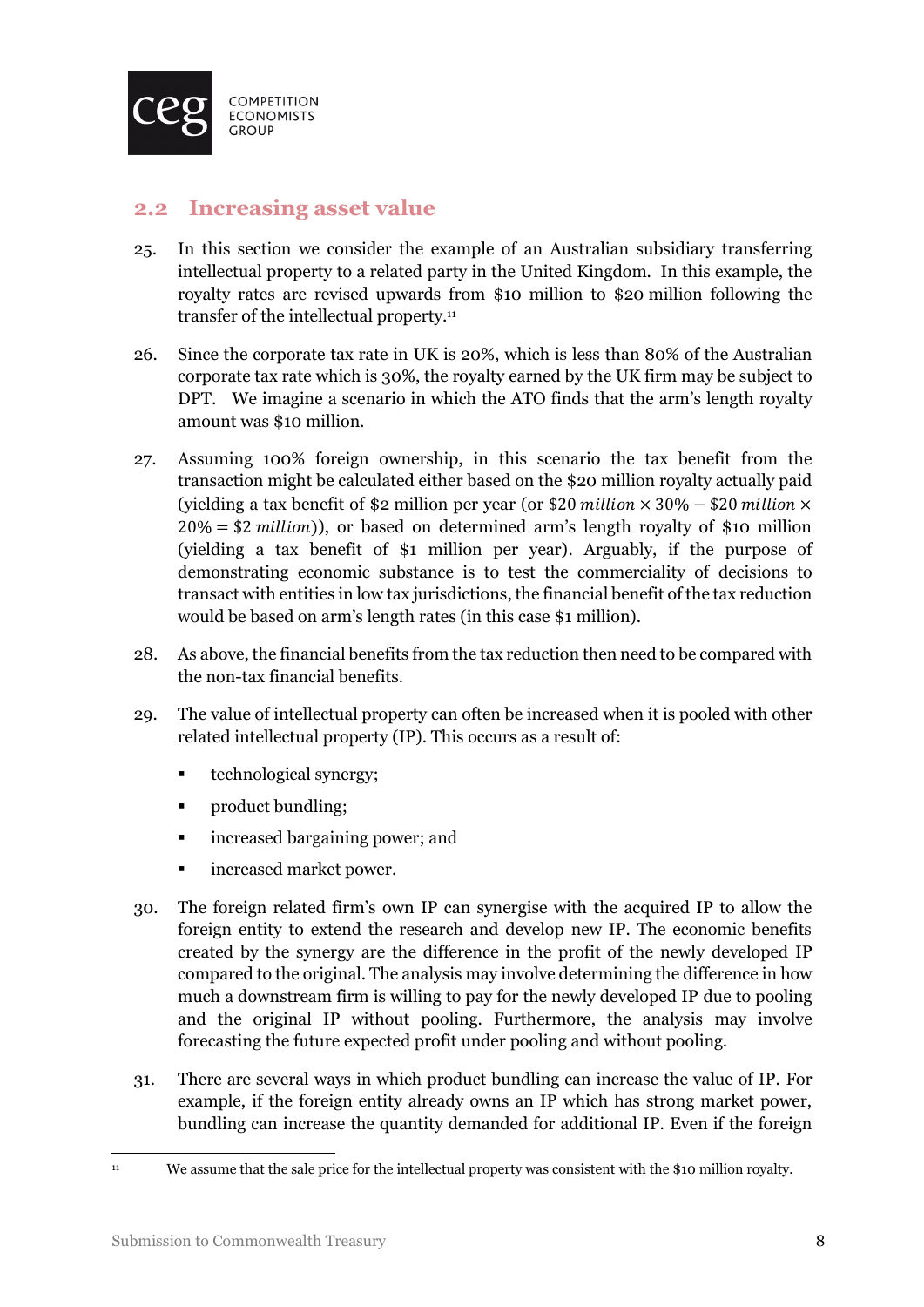

firm's IP does not possess strong market power, bundling increases the overall demand for both IP. This is because the downstream firm may not be willing to pay for either IP on their own, but bundling the IP may create sufficient value for the downstream firm to induce purchase. To measure the value of product bundling requires a thorough analysis of the market demand. This requires economic counterfactual analysis in order to investigate the possible current and future royalties that can be earned when the IP is not bundled together and compare that to the total current and future profit earned through the bundled IP.

#### <span id="page-9-0"></span>**2.3 Improved access to capital**

- 32. In this section we consider the example of an Australian subsidiary paying a fee to a related party for guaranteeing locally sourced debt (i.e., a fee for credit support). We assume that based on an analysis of what third party financial institutions would pay to insure the debt of the subsidiary that the ATO has determined that the credit support fee is above arm's length rates. Assuming also that the related party was in a jurisdiction with a tax mismatch with Australia, the ATO has the discretion to impose a DPT assessment.
- 33. In this case the ATO may need to assess the non-tax financial benefits from centralising the balance sheet of the multinational in a single entity and compare that to the tax reductions from that entity being in a tax mismatch jurisdiction. One reason for raising debt through a foreign firm is having improved access to financial markets. Centralising the balance sheet of the multinational may lower the transaction costs associated with establishing credit ratings, reduce information asymmetry with lenders and lower premiums on new debt issues.
- 34. The economic benefits through improved access to capital can be measured by the potential difference in the borrowing costs of firms with different debt raising practices.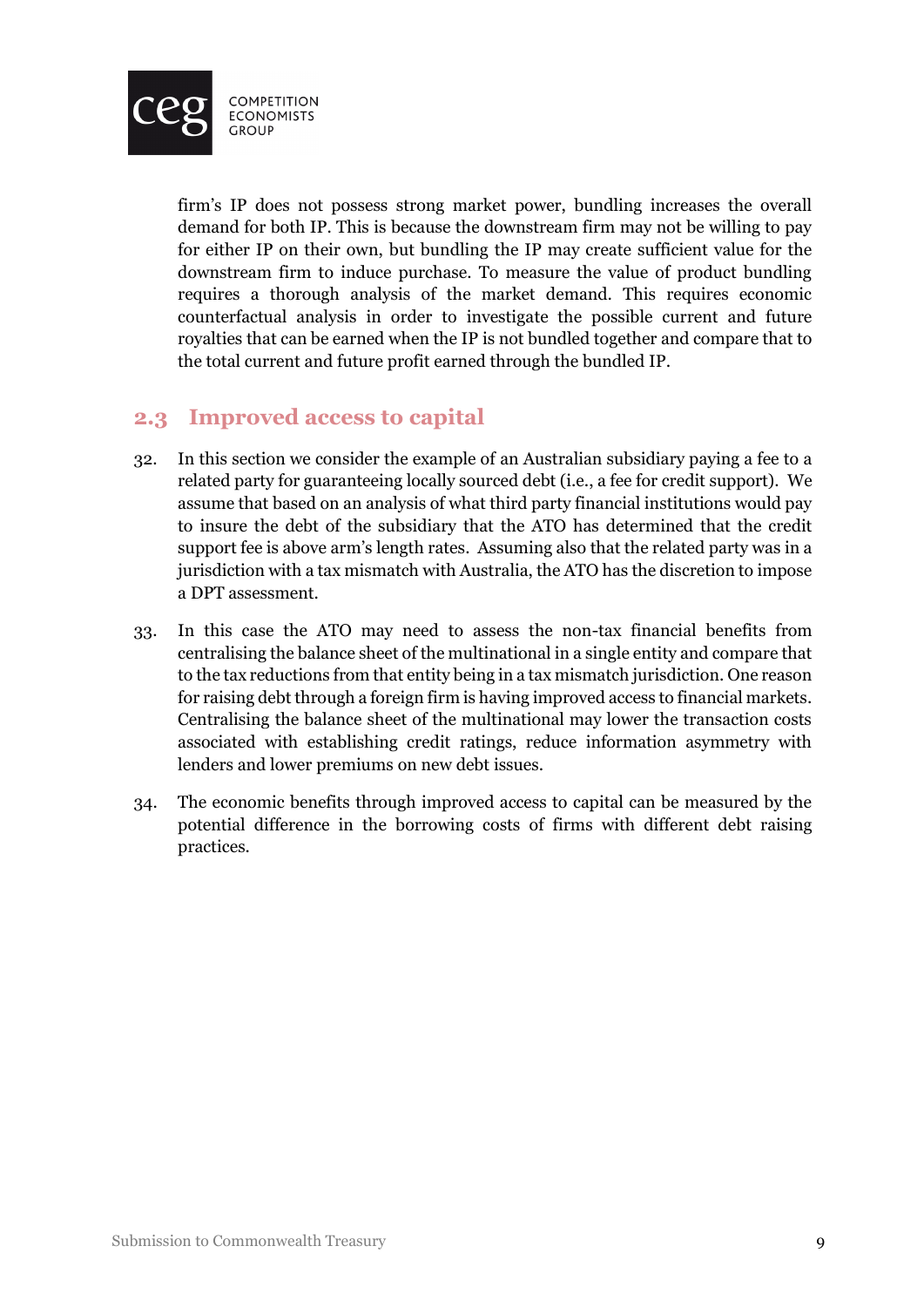

# <span id="page-10-0"></span>3 Looking abroad: how the UK and US have dealt with issues surrounding "economic substance"

#### <span id="page-10-1"></span>**2.4 The UK DPT: some limited guidance**

- 35. The UK government provided some interim guidance following the introduction of the UK DPT. The goal of the UK DPT is similar to the Australian DPT in that it seeks to capture contrived arrangements either through transactions or the involvement of entities. It also uses an economic substance test comparing non-tax financial and tax benefits.
- 36. The UK Interim Guidance describes the 'economic substance' test as essentially a test of commerciality. It highlights an important distinction when valuing the "economic substance" of a transaction – it is not the amount of the transaction or the value of whatever is bought or sold through it that is being tested with reference to the amount of the tax reduction, rather it is the non-tax economic value the particular transaction generates and whether that is greater than the tax reduction. <sup>12</sup> In addition, the guidance identifies that the calculation of the value added by the transaction takes into account both the direct and indirect effects of the transaction.
- 37. One of the examples used in the Interim Guidance may be helpful in understanding how the UK tests may be applied. The example focuses on a UK-based group that decides to centralise its technical support activities which had always been carried out by each company separately. After considering a number of options, it ultimately decides on a European country with a corporate income tax rate that is less than 80% of the UK rate. The UK companies contract to pay the new company for its services based on standard terms.
- 38. In this scenario, the Interim Guidance states that the centralisation creates synergies and it would "not be reasonable to conclude that any of the transactions were designed to secure a tax reduction". However, one outstanding issue is the possibility that the UK company chose this location, despite the availability of other options, on the basis of securing a tax reduction. The Interim Guidance states that the way the UK company might respond to this issue, is by demonstrating that the non-tax financial benefit from the contribution of the new company's staff (via its functions and activities) to the transaction would exceed the financial benefit of the tax

**<sup>.</sup>** <sup>12</sup> HM Revenue & Customs, *Diverted Profits Tax: Guidance*, 20 November 2015, available at < [https://www.gov.uk/government/uploads/system/uploads/attachment\\_data/file/480318/Diverted\\_Pr](https://www.gov.uk/government/uploads/system/uploads/attachment_data/file/480318/Diverted_Profits_Tax.pdf) [ofits\\_Tax.pdf>](https://www.gov.uk/government/uploads/system/uploads/attachment_data/file/480318/Diverted_Profits_Tax.pdf)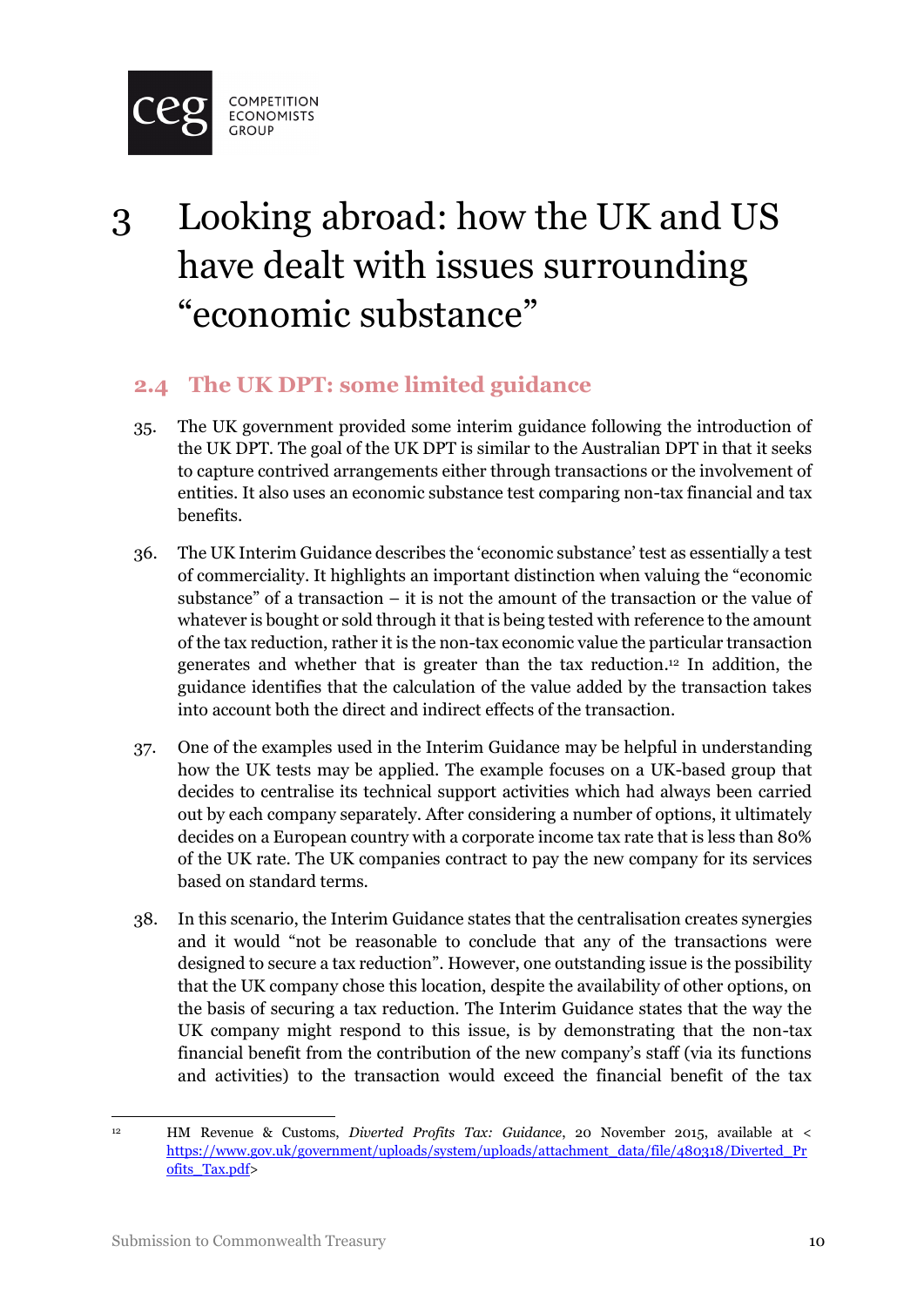

reduction. Specifically, it suggests the company could show this by "providing financial projections showing that at the time the technical support centre was established the productivity and efficiency savings the group expected to achieve by co-locating all support activity in one location were greater than the potential tax savings"<sup>13</sup>.

39. However, not all issues are resolved in the UK DPT. One of the key concerns surrounding the DPT provision was that Her Majesty's Revenue and Customers (HMRC) did not clearly explain how non-tax benefits are to be valued for the purpose of comparison, aside from articulating that all circumstances must be taken into account.

#### <span id="page-11-0"></span>**2.5 United States: lessons on the interpretation of "economic substance"**

- 40. The United States has historically recognised and sought to capture those circumstances where the taxpayer's participation in a transaction lacked economic motivation other than tax considerations through an "economic substance doctrine" (ESD). The way the US has approached this issue may be potentially relevant in understanding the application of the economic substance test under the DPT in Australia. Originally a judicial doctrine, the ESD was codified as part of the Health Care and Education Affordability Reconciliation Act of 2010. In the legislation, the doctrine provides that a transaction will be treated as not having economic substance unless the taxpayer can show both that:
	- the transaction changes in a meaningful way the taxpayer's economic position (objective test) and
	- the taxpayer has a substantial non-tax business purpose for entering into the transaction (subjective test)<sup>14</sup>
- 41. In addition to this, the legislation sets out a special rule<sup>15</sup> where the taxpayer can rely on profit potential to satisfy either of the two prongs of the above test. The taxpayer must establish that the present value of the reasonably expected pre-tax profit is "substantial" in comparison to the present value of the expected net tax benefit, in

 $13\,$ <sup>13</sup> HM Revenue & Customs, *Diverted Profits Tax: Guidance*, 20 November 2015, available at < [https://www.gov.uk/government/uploads/system/uploads/attachment\\_data/file/480318/Diverted\\_Pr](https://www.gov.uk/government/uploads/system/uploads/attachment_data/file/480318/Diverted_Profits_Tax.pdf) ofits Tax.pdf> p.34

<sup>14</sup> New York University, *Economic Substance*, November 2011, 70th Institute on Federal Taxation, Presentation by Dewey & LeBoeuf LLP, Steptoe & Johnson LLP and Ernst & Young LLP.

 $15$  U.S. Code,  $s7701(0)(2)$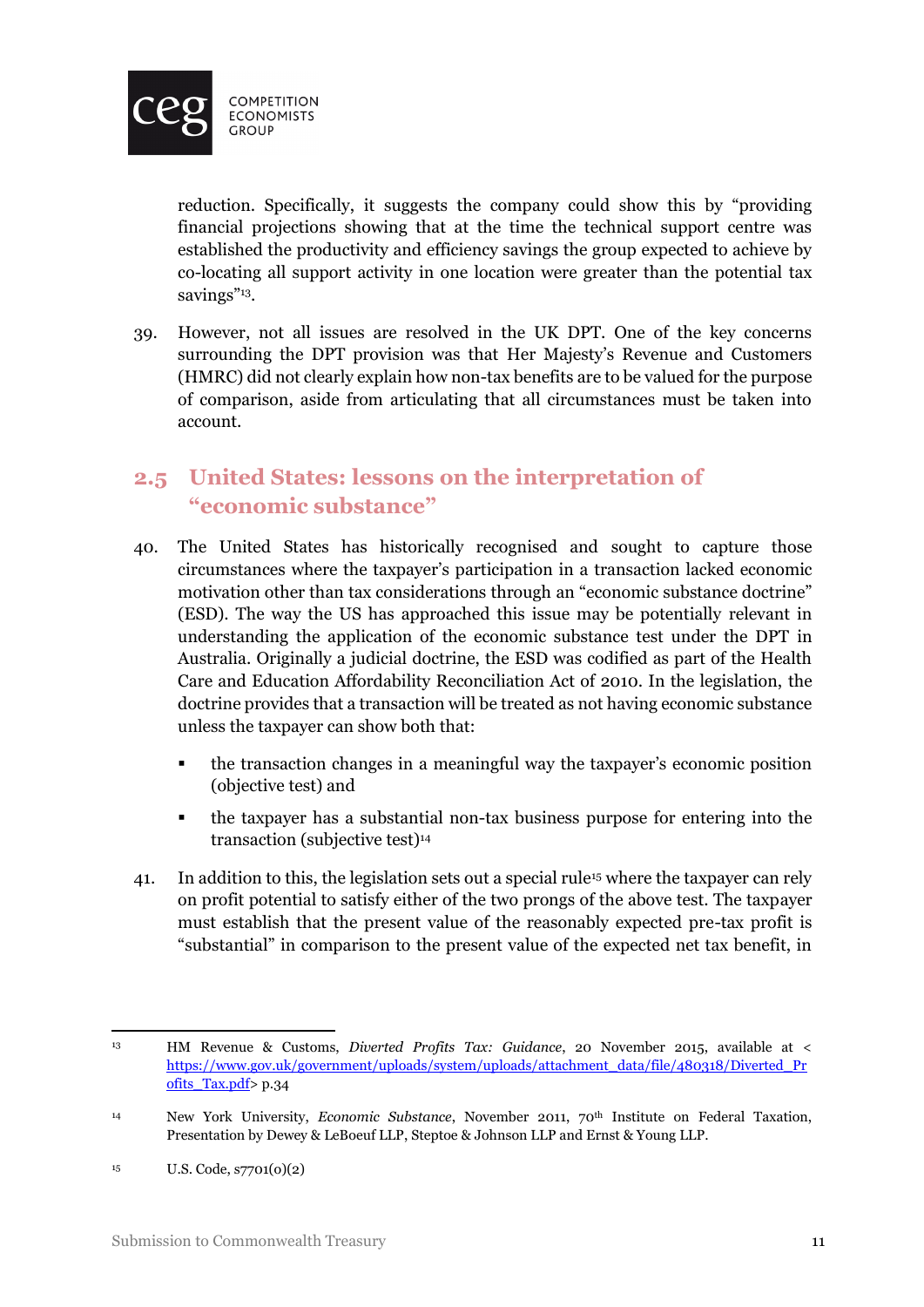

each case resulting from the transaction. <sup>16</sup> The determination of pre-tax profits will take into account fees and other transactions costs as expenses.

- 42. This interpretation of profit to include expected profit would arguably resolve some ambiguity in the Australian economic substance test and would align with ordinary business objectives when entering into transactions. It would also safeguard bona fide business transactions which, contrary to expectations, yield a loss due to unforeseen circumstances or unexpected risks.
- 43. However, the US legislation is not without its own limitations. It has left to the courts to determine what is meant by changing the taxpayer's economic position is a meaningful way. By way of contrast, this is one thing that the Australian legislation has attempted to clarify through its non-tax financial benefits vs tax benefits test.

 $16$ New Code Sc. 7701(o)(2)(A)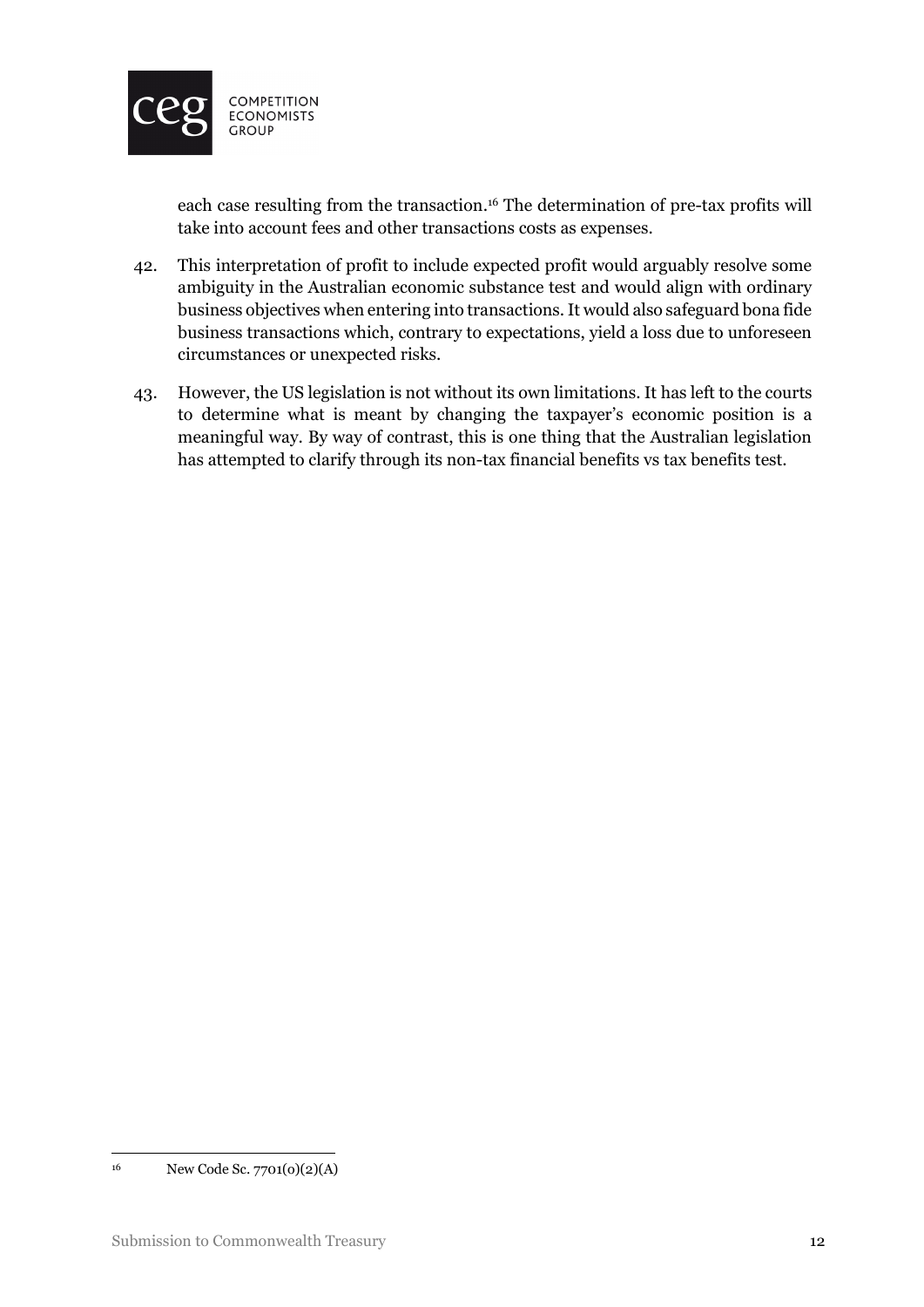

## <span id="page-13-0"></span>About CEG

- 44. The Competition Economists Group (CEG) commenced operations in 2007 and now has offices in Australia, Europe, and the Americas. CEG brings together experts who have many years of experience in advising regulators and competition authorities as well as clients in the private sector. CEG is recognised by Global Competition Review as one of the top 20 competition economics consulting firms in the world, with two Directors of CEG's Australian practice recognised by The International Who's Who of Competition Lawyers & Economists, 2013. Our work has been presented to courts, regulatory and competition authorities in Australia and in international fora (see [www.ceg-ap.com\)](http://www.ceg-ap.com/).
- 45. CEG's Australian based economists have provided expert testimony in a variety of different contexts, including in regulatory proceedings, to the Australian Competition Tribunal and oral and written testimony in proceedings in the Federal Court of Australia and the UK Competition Commission. CEG has provided expert reports that have been relied on in six (6) successful appeals of the Australian Energy Regulator's decisions. In each of those decisions the Australian Competition Tribunal (ACT) relied heavily on CEG expert evidence including by asking for new reports from CEG to address specific issues. In one decision the Tribunal defined the nature of the AER error as:<sup>17</sup>

*"The choice of the APA bond and the weighting applied to it are attended by the same error as the decision to reject the sole use of the EBV, namely the failure to have sufficient regard to the expert report of CEG."*  (emphasis added)

- 46. CEG was also jointly awarded Global Competition Review's award for "M&A Transaction of the Year – Asia-Pacific, Middle East & Africa" in relation to advice provided on the BHP and Rio Tinto joint venture proposal. CEG provided numerous expert reports that were submitted to the European Commission, the ACCC and other regulators around the world.
- 47. CEG has advised on a number of transfer pricing cases. CEG's Australian Directors were previously managers in the transfer pricing practice of a global accounting firm. For further information in relation to this submission, please contact:

**Jason Ockerby** Director T: 02 9881 5750 E: jason.ockerby@ceg-ap.com

 $17^{\circ}$ Allgas vs. AER[, http://www.austlii.edu.au/au/cases/cth/ACompT/2012/5.html,](http://www.austlii.edu.au/au/cases/cth/ACompT/2012/5.html) para. 104